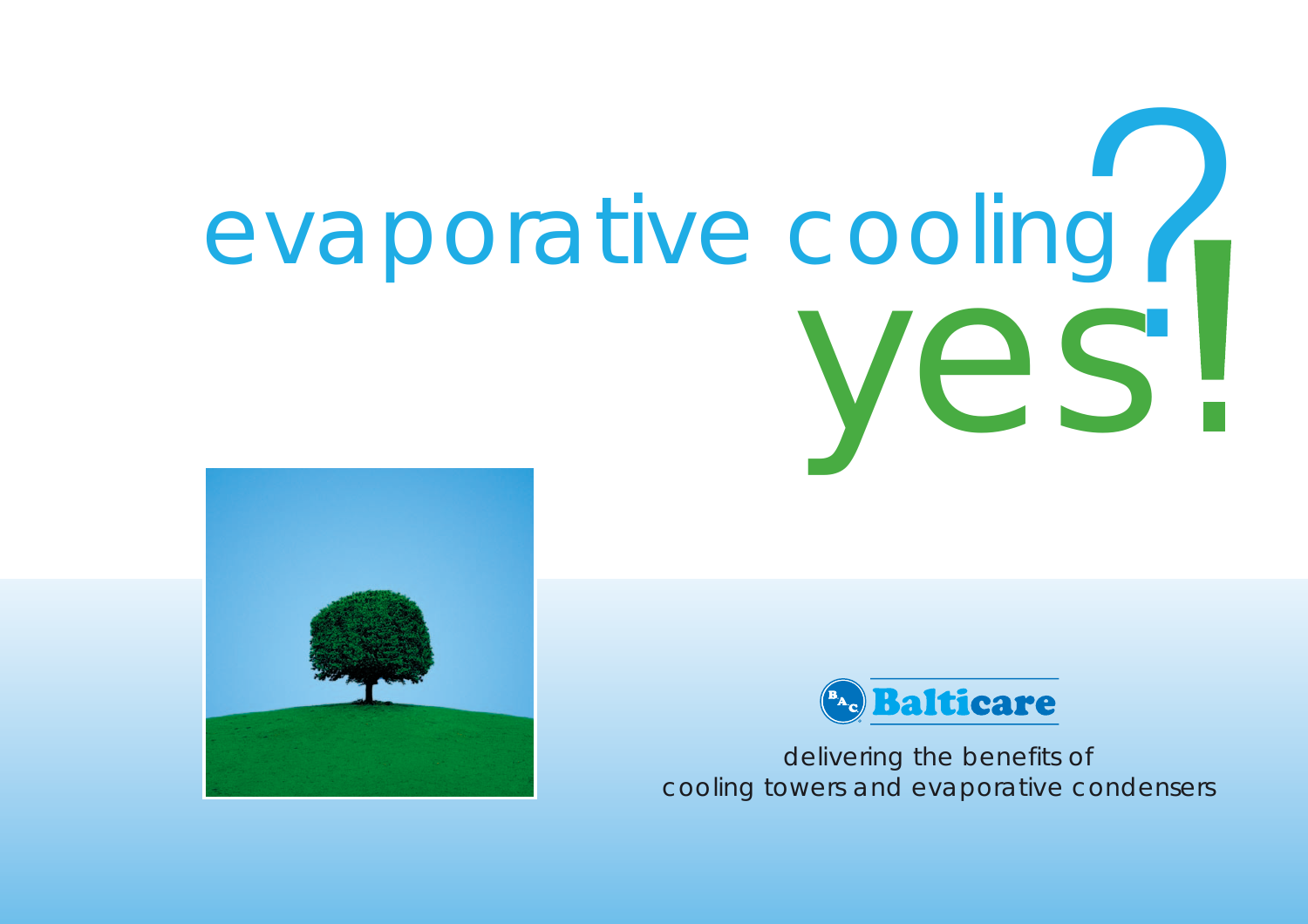

# Protecting the environment with evaporative cooling

#### Minimum water usage

Many processes, particularly in industrial applications, still use water for cooling purposes in a so-called "once-through system". The resulting thermal pollution and waste of this costly resource can be avoided with a system that recirculates the cooling water. The principle of evaporative cooling used in cooling towers and evaporative condensers saves over 95% of the recirculated water whilst providing other important environmental benefits.

#### Minimum energy consumption

Air cooled equipment is often used to reject process heat, particularly in air conditioning applications. However air cooled or "dry" systems are less efficient than evaporative cooled or "wet" systems resulting in greater electrical energy consumption and they also have a higher first cost. The generation of electrical power is a major contributor to the emission of ozone depleting gases which cause global warming. Evaporative cooling directly benefits the environment by minimising the use of electrical energy for cooling.

#### Minimum space

Because of its greater efficiency evaporative cooling equipment is more compact than air cooled alternatives and occupies less space. Cooling towers or evaporative condensers can also be installed inside a building which is favoured by many architects. With space at a premium on most buildings and industrial sites evaporative cooling offers owners important space saving advantages.

#### Minimum noise

Cooling towers and evaporative condensers are inherently quieter than air cooled alternatives as they require less airflow and hence fewer or smaller fans. In addition, because they ........................ achieve lower cooling temperatures, the associated refrigeration or process cooling plant can be smaller and thus quieter. As noise is increasingly of concern in our daily life the use of evaporative cooling equipment ensuring systems have the lowest overall sound level.

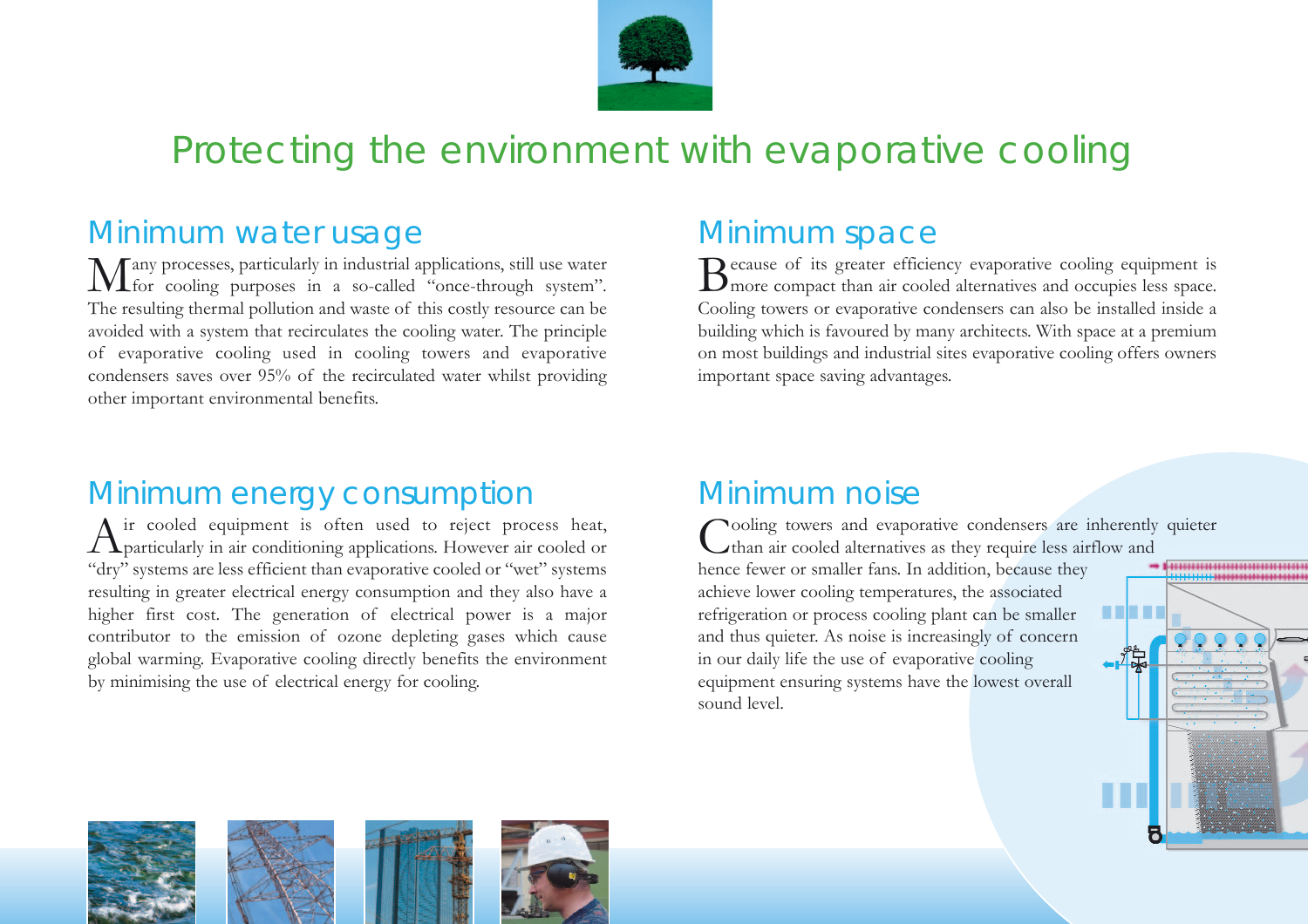

## Controlling risk with evaporative cooling

#### Use closed loop cooling

Evaporative cooling equipment is available where the water to be cooled is in a sealed, closed loop and thus cannot become contaminated by exposure to the atmosphere. Closed loop cooling is favoured for critical applications where it is imperative the cooling water remains clean and contaminant-free. The evaporative effect is achieved by a secondary water recirculating system. However, because this water volume is low, the water treatment is easier and the low temperature of the secondary system discourages bacteriological growth.

#### Use dry/wet cooling systems

Systems incorporating dry/wet hybrid cooling equipment achieve the best of both air cooled and evaporative cooled technologies. Dry cooling in the winter or at low load conditions avoids the use of water and wet cooling in the summer or at peak load conditions achieves lower cooling temperatures whilst saving system energy. These types of systems operate without water for as much as 80% of the year. They do not need water treatment nor is there any risk of bacteriological contamination when operating dry.

#### Use state-of-the art water treatment

Good water treatment is essential to avoid scaling or corrosion within a cooling system and is vital to maximise efficiency and equipment life. Very importantly good water treatment also prevents uncontrolled growth of bacteria, especially legionella, which can lead to cases of legionnaire's disease. It is imperative that a proper water treatment programme is initiated when the cooling equipment is first put into service and then continuously maintained thereafter. The water treatment must take into account the materials of construction of the system and the quality of the make-up water. An effective biocidal control programme is now often a regulatory requirement to avoid any risk to public health from cooling towers or evaporative condensers.

## Use a single supplier

 $A<sup>ll</sup>$  too often problems with evaporative cooling systems are as a  $A$ -result of divided responsibilities or lack of management control. Using a single supplier for the evaporative cooling equipment, water treatment and site services including maintenance ensures there is sole responsibility for the successful and safe operation of the evaporative cooling installation. This single supplier will also ensure the design and operation of the equipment and services maximise the operational efficiency of the system and that it is operated safely in accordance with national or regional health and safety requirements.